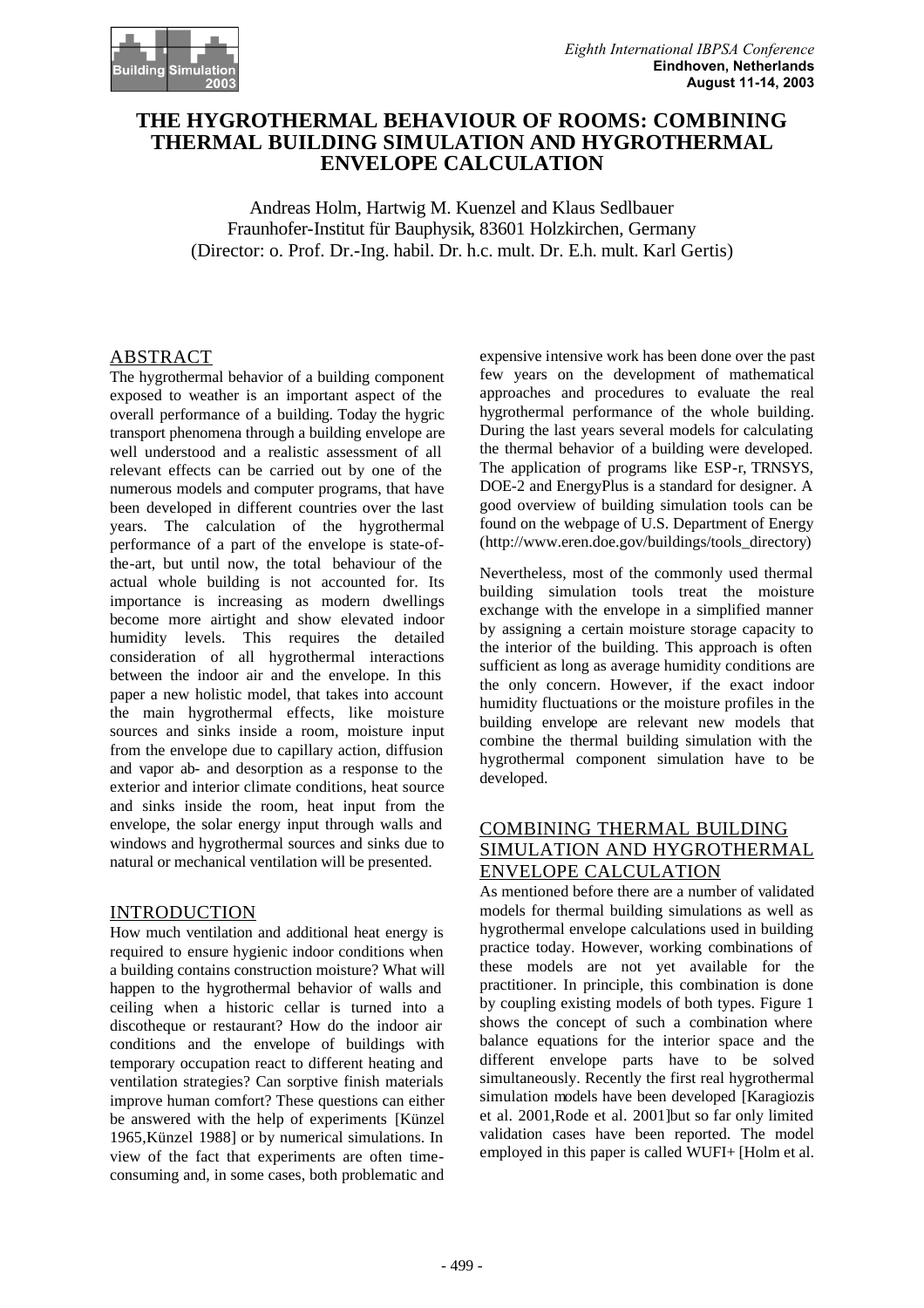2002] and is based on the hygrothermal envelope calculation model WUFI [Künzel 1994].



*Figure 1: Coupling concept for the simultaneous treatment of the hygrothermal effects of interior heat and moisture loads, exterior climate and transient behavior of envelope components.*

#### **Governing Equations**

For the coupled heat and mass transfer for vapor diffusion, liquid flow and thermal transport in the envelope parts the model solves the following equations

*Energy conservation*

$$
\left( rc + \frac{\P H_w}{\P q} \right) \cdot \frac{\P q}{\P t} = \nabla \cdot (I \nabla q) + h_v \nabla \cdot \left( d_p \nabla (j p_{sat}) \right) \tag{1}
$$

*Mass conservation*

$$
\frac{dw}{d\mathbf{j}} \cdot \frac{\mathbf{D} \mathbf{j}}{\mathbf{f}t} = \nabla \cdot \left( D_w \frac{dw}{d\mathbf{j}} \nabla \Phi + \mathbf{d}_p \nabla (\Phi p_{sat}) \right) \tag{2}
$$

where

- $\phi$  = relative humidity, [-]
- $t = time, [s]$
- $\theta$  = temperature, [K]
- $c =$  specific heat, [J/kgK]
- $w =$  moisture content,  $\lceil \text{kg/m}^3 \rceil$
- $p_{\text{sat}}$  = saturation vapor pressure, [Pa]
- ? = thermal conductivity,  $[W/(mK)]$
- $H =$  total enthalpy, [J/m<sup>3</sup>]
- $D_{\phi}$  = liquid conduction coefficient, [kg/ms]
- $\delta_p$  = vapor permeability, [kg/(msPa)]
- $h_v$  = latent heat of phase change, [J/kg]

On the left-hand side of equation (1) and (2) are the storage terms. The fluxes on the right-hand side in both equations are influenced by heat as well as moisture: the conductive heat flux and the enthalpy flux by vapor diffusion with phase changes in the energy equation strongly depend on the moisture

fields and fluxes. The liquid flux in the moisture transport equation is only slightly influenced by the temperature effect on the liquid viscosity and consequently on  $D_{\phi}$ . The vapor flux, however, is simultaneously governed by the temperature and the moisture field because of the exponential changes in the saturation vapor pressure with temperature.

Equations (1) and (2) must be solved for every part of the envelope individually. Beside the exact definition of the assembly, including the material properties, the corresponding interior and exterior climatic boundary conditions are required. Usually the exterior boundary parameters are well known. On the other hand the interior climate conditions are influenced by the exterior conditions, the type of usage of the room and the ab-/desorption capacity of the interior walls and furnitures.

#### *Heat balance of the room:*

Due to the fact that energy simulations are widely used the thermal governing equations will not explained in detail. The indoor room temperature  $\theta_i$ is linked to the heat fluxes into the room. This means that not only the heat flux over the envelope (transmission and solar input) is important. In addition, internal thermal loads and the air exchange due to natural convection or HVAC systems must be taking into account. The energy balance can be described with the following equation.

$$
\mathbf{r} \cdot c \cdot V \cdot \frac{d\mathbf{q}_i}{dt} = \sum_j A_j \mathbf{a}_j (\mathbf{q}_j - \mathbf{q}_i) +
$$
  

$$
\dot{Q}_{Sol} + \dot{Q}_{i l} +
$$
  

$$
n \cdot V \cdot \mathbf{r} \cdot c \cdot (\mathbf{q}_a - \mathbf{q}_i) + \dot{Q}_{vent}
$$
 (3)

where:

 $\rho$  = density of the air, [kg/m<sup>3</sup>]

- $\alpha_i$  = heat transfer coefficients [W/m<sup>2</sup>K]
- $\theta$ <sub>a</sub> = exterior air temperature, [K]
- $\theta_i$  = surface temperature, [K]
- $\theta$ <sub>I</sub> = indoor air temperature, [K]
- $t = \text{time}, \text{[s]}$
- $A_i$  = surface area, [m<sup>2</sup>]
- $c =$  heat capacity of the air [J/kgK]
- $n =$  air change per hour,  $[h^{-1}]$
- *Q*& *sol* = solar input which leads directly to an increase of the air temperature or furniture, [W]
- $Q_{il}$ = internal gains such as people, lights and equipment, [W]
- $\dot{Q}$ <sub>vent.</sub> = heat fluxes gained or lost due to ventilation, [W]
- $V = volume, [m<sup>3</sup>]$

### *Moisture balance of the room:*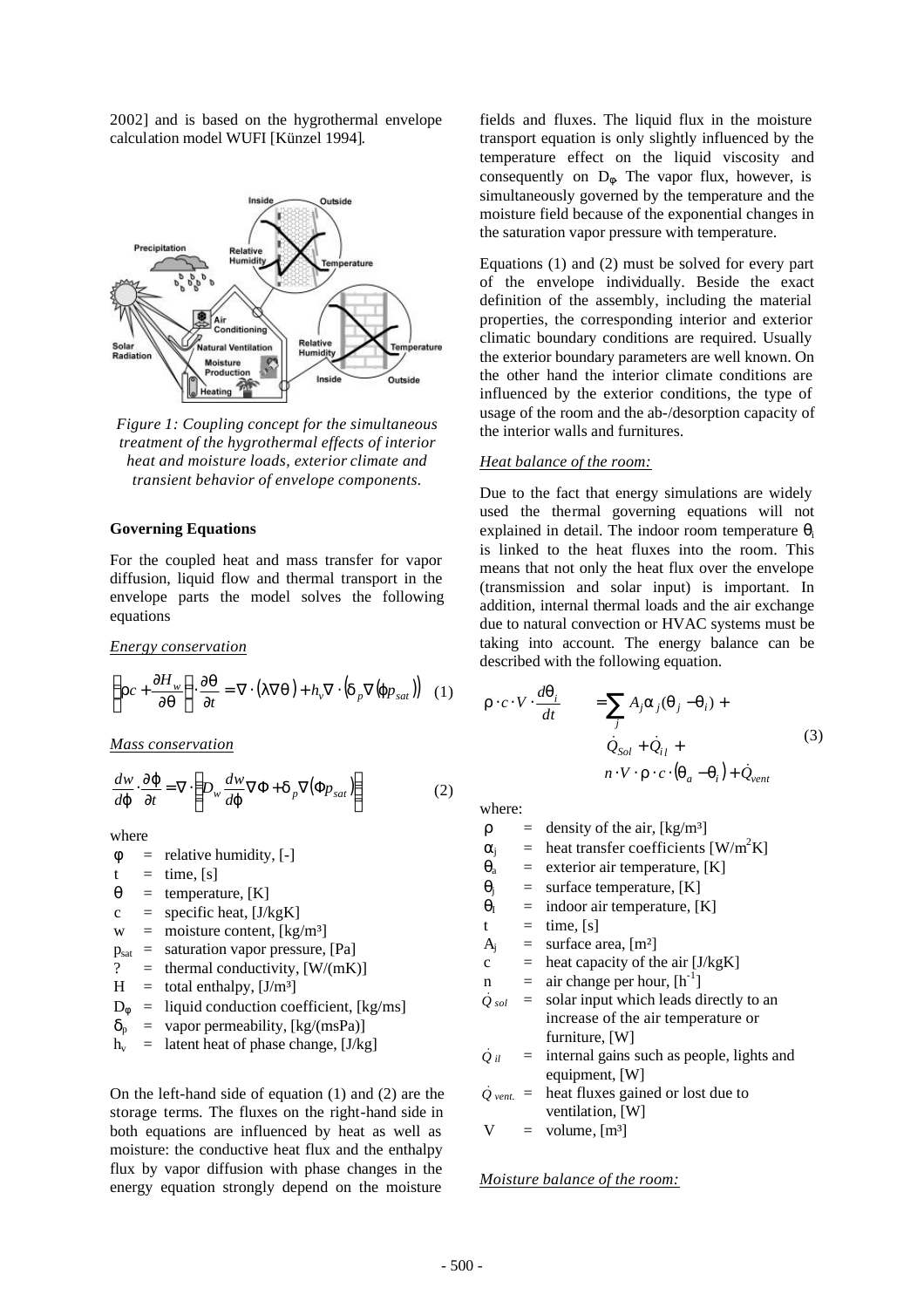The moisture condition in the room are a consequence of the moisture fluxes over the interior surfaces, the user dependent moisture production rate and the gains or loses due to air infiltration, natural or mechanical ventilation as well as sources or sinks due to HVAC systems.

$$
V \cdot \frac{dc_i}{dt} = \sum_j A_j g_{wj} +
$$
  
\n
$$
n \cdot V(c_a - c_i) + \mathbf{W}_{IMP} + \mathbf{W}_{Vent} + \mathbf{W}_{HVAC}
$$
\n(4)

where:

- $c_a$  = absolute moisture ratio of the exterior air,  $k\frac{g}{m^3}$
- $c_i$  = absolute moisture ratio of the interior air,  $kg/m<sup>3</sup>$ •

 $g_{w}$ <sub>*j*</sub> =moisture flux from the interior surface into the room, kg/(sm<sup>2</sup>)]<br> $\frac{W}{W_{IMP}}$  = moisture production, kg/

- $=$  moisture production, kg/h
- $W_{\text{vent}}$  =moisture gains or loses due to ventilation,  $kg/h$
- $\dot{W}_{HVAC}$  =moisture gains or loses due to the HVAC system, kg/h.

For each part of the envelope, the surface temperatures and moisture conditions, respectively the surface thermal and moisture fluxes are solved using equations (1) and (2). The required indoor conditions can be derived from equation (3) and (4). Because of the strong coupling of the two sets of equations the resulting indoor room temperature and relative humidity are determined iteratively.

## COMPARISON WITH OTHER MODELS

For a typical application case, the results from WUFI+ with those from TRNSYS will be compared. Therefore, the thermal behavior of a two-story building made out of prefabricated AAC elements will be simulated. It is assumed that the air exchange within the building is perfect and therefore the whole building can be simulated with a one-zone model.

The building with height of  $6.5 \text{ m}$  and  $1625 \text{ m}^3$ volume has a length of 20 m in east-west orientation and 12.5 m in north-south orientation. The building is designed without a basement. The flat roof is made out of concrete with a 180 mm thick insulation layer. The façade elements are made out of 36.5 cm thick AAC block work with an exterior mineral stucco and a gypsum plaster on the interior surface. On the south orientated façade 50 m² of windows are integrated, 20 m<sup>2</sup> on the other three facades. The  $U_w$ value of the windows is assumed to be  $1.4 \text{ W/(m2K)}$ with a the total solar energy transmittance of 0.56. Table 1 shows for all building parts the geometrical set-up. The material properties are taken from the WUFI database [Künzel et al. 2001].

*Table 1: geometrical setup of the building*

|            | $\frac{\text{area}[m^2]}{m}$ | assembly             |
|------------|------------------------------|----------------------|
| exterior   | S: 80                        | -20 mm mineral       |
|            | N: 110                       | stucco (water        |
| facade     | W:                           | repellent,           |
|            | 61,25                        | $s_d$ -value: 0,2 m) |
|            | E: 61, 25                    | $-365$ mm AAC        |
|            |                              | -15 mm gypsum        |
|            |                              | plaster              |
| windows    | S: 50                        | -u-value: $1.4 W/mK$ |
|            | N: 20                        | -total solar energy  |
|            | W: 20                        | transmittance: 0.56  |
|            | E: 20                        | -framing: 15 %       |
| flat roof  | 250                          | -gravel              |
|            |                              | -180 mm insulation   |
|            |                              | -roof membrane V13   |
|            |                              | -200 mm concrete     |
|            |                              | -15 mm gypsum        |
|            |                              | plaster              |
| floor      | 250                          | -60 mm cement screed |
|            |                              | -80 mm insulation    |
|            |                              | -bituminous seal     |
|            |                              | $-160$ mm concrete   |
| ceiling    | 250                          | -60 mm cement screed |
|            |                              | -30 mm insulation    |
|            |                              | -180 mm concrete     |
|            |                              | -15 mm gypsum        |
|            |                              | plaster              |
| supporting | 100                          | -15 mm gypsum        |
| wall       |                              | plaster              |
|            |                              | -150 mm concrete     |
|            |                              | -15 mm gypsum        |
|            |                              | plaster              |
| room       | 160                          | -20 mm gypsum board  |
| dividing   |                              | -50 mm mineral wool  |
| wall       |                              | -40 mm air layer     |
|            |                              | -20 mm gypsum board  |

The starting point is the beginning of the year with an initial moisture content corresponding to 80 % relative humidity. The hygrothermal behaviour is simulated over a period of one year. Hourly weather data measured in a typical year in Holzkirchen represent the climatic conditions. The infiltration rate is described with a constant ACH of  $0.3 h^{-1}$ . The daily schedule of the moisture production rate can be seen in Figure 2. The total thermal load per hour is 1.2 kW. The comfort range for the interior humidity lies between 40 and 60 % RH with a maximum temperature of 27 °C.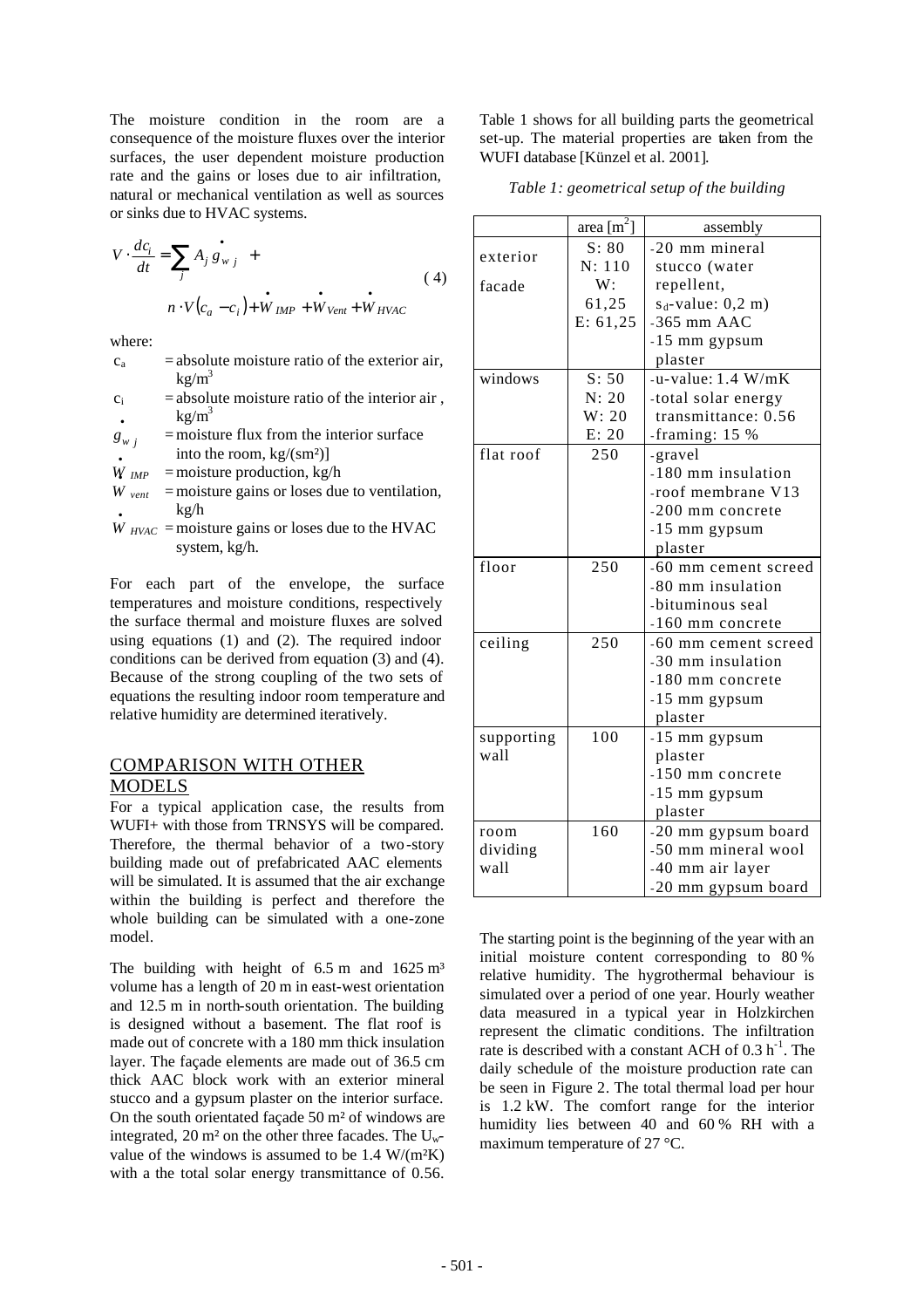

*Figure 2: Daily time schedule of the moisture production rate in the test rooms.*

Figure 3 shows the direct comparison of the calculated energy for heating and the resulting room temperature. The results from WUFI+ and TRNSYS corresponds well. The total energy use for heating computed by WUFI+ is amount to 56 kWh/m<sup>2</sup>a which is only ca. 2 % below the result from TRNSYS. This minor deviation is considered acceptable for such calculations according to [VDI 2001,Gertis et al. 1988,Stricker et al. 1989].



**Validation**

*Figure 3: With WUFI+ and TRNSYS calculated energy use for heating and the resulting room temperature.*

So far only the thermal part of it has been validated by comparing its results with those of wellestablished building simulation tools, but an important issue is the validation of these models by real life experiments carried out under well defined boundary conditions. The validation of the hygric part will be done within the frame of the experiments described below.

## EXPERIMENTAL VALIDATION

The experiments are carried out in a building erected on the IBP test site in the 80s designed for energetic investigations published in [Künzel 1984]. Two of the five test rooms can be used for our purpose because they have identical walls. The ground plan of the test rooms and the adjacent spaces is plotted in Figure 4. The test rooms have a ground area of 20 m² and a volume of  $50 \text{ m}^3$ . They are heavily insulated (200 mm of polystyrene) towards the ground. In order to avoid moisture flow to or from the ground the floor has a vinyl covering. The outer surfaces of the ceiling and interior wall sections are surrounded by a conditioned space. The external walls consist of 240 mm thick brick masonry with 100 mm exterior insulation (ETICS/EIFS). On the interior surface 12 mm of standard plaster is applied. The doubleglazed windows are facing south (U-value: 1.1 W/mK, total solar energy transmittance: 0.57, frame ratio: 30 %). Special considerations is given to the air tightness of the rooms. Blower-door tests confirm a  $n_{50}$  value below 1 h<sup>-1</sup>. Following IBPinvestigations in the past reported in [Hens 1995] the walls and ceiling of one room (test room) is covered with aluminum foil while the other room is left as it is (reference room). Since the envelope of the test room has almost no sorption capacity it can be used to determine the moisture buffering effect of furniture and especially devised sorptive building components. The reference room with its plastered walls serves as an example for a typical construction of German houses.



*Figure 4: Ground plan of the test room.*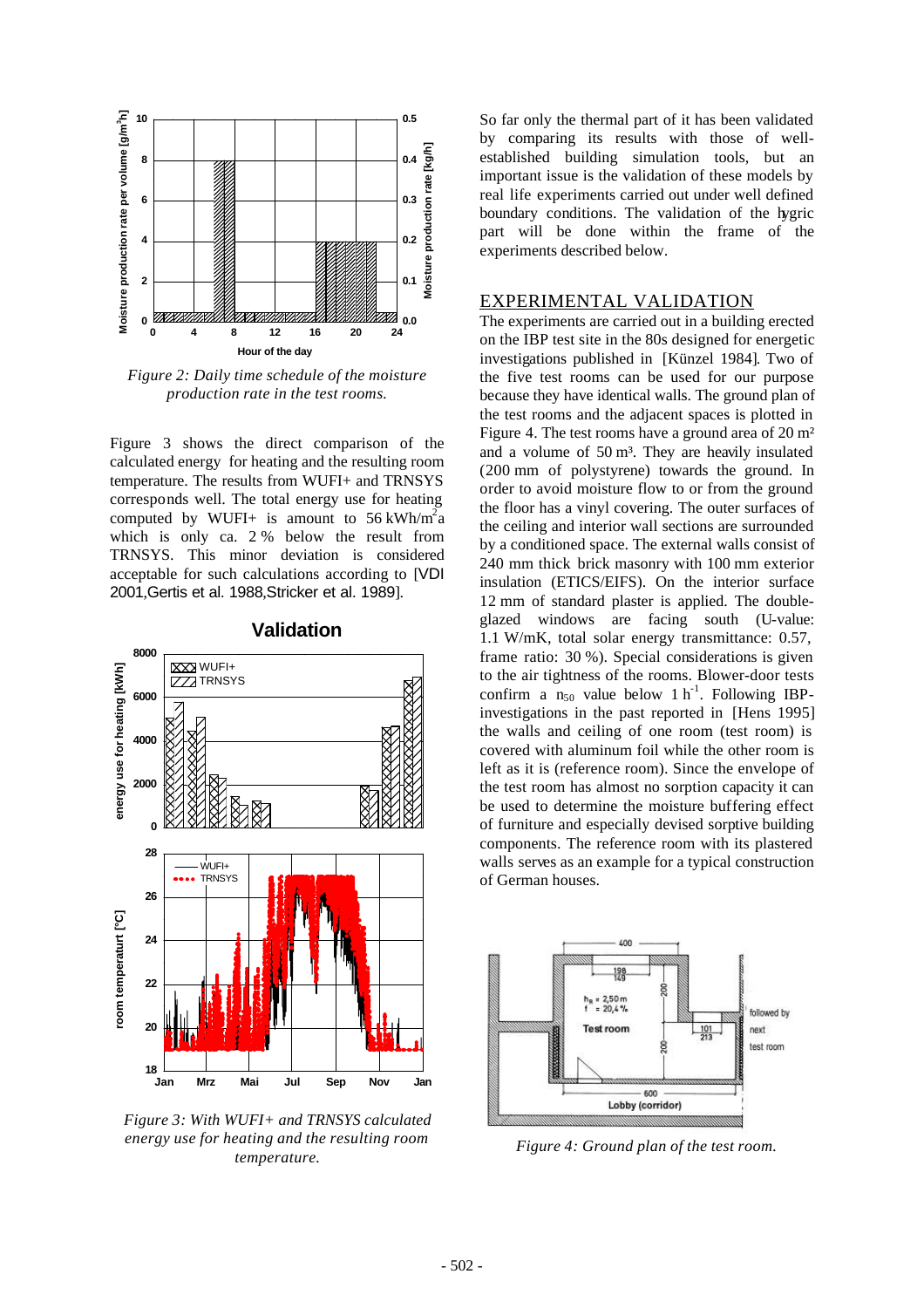The rooms are equipped with calibrated heating, ventilation and moisture production systems as well as fans in order to avoid stratification. The indoor air temperature and humidity is measured at different levels above the ground. Temperature sensors and heat flux meters are also fixed to the interior surface of external walls. All values are measured on a five minute basis and can be analyzed with an internetbased tool developed by IBP called IMEDAS (see Figure 5).



*Figure 5: Screen shot of the internet-based visualization tool IMEDAS.*

The first tests are done with a constant air change rate of 0.5  $h^{-1}$  which is the hygienic minimum rate according to German regulations. The indoor air temperature will also be kept constant at 20 °C controlled by a sensor in the middle of the room. The moisture production is derived from an average moisture load of  $4 \frac{\text{g}}{\text{m}^3}$ . This means the total amount of water dissipated in the room per day is 2.4 kg or  $48 \text{ g/m}^3$ . In reality the production rate will not be constant over the whole day. Here a basic production rate of  $0.5$  g/m<sup>3</sup>h is assumed with peaks in the morning and in the evening, i.e. 8 g/m<sup>3</sup>h from  $6^{\circ}$  to  $8^{\circ}$  a.m. and 4 g/m<sup>3</sup>h from  $4^{\circ}$  to  $10^{\circ}$  p.m. every day. (Figure 2)

#### RESULTS

The measured values for the relative humidity in both test rooms are plotted in Figure 6. The corresponding calculations in Figure 7 are based on the assumptions as described above concerning indoor temperature, moisture production and ventilation. They are carried out for the test room in its original form (i.e. covered with aluminum) and the reference room, which is lined with the standard gypsum plaster. In order to achieve a dynamic equilibrium of the moisture conditions in the rooms the outdoor air conditions are kept constant during the calculation period. They are set to  $-5$  °C and 80 % R.H. without considering solar radiation or long wave emission for simplicity reasons. The

simulations are carried out with a constant air change rate of 0.3 and 0.5  $h^{-1}$ . The resulting evolutions in relative humidity of the interior air for the two test rooms with the different ventilation rates are plotted in Figure 7.



*Figure 6: Measured relative humidity inside the two test rooms.*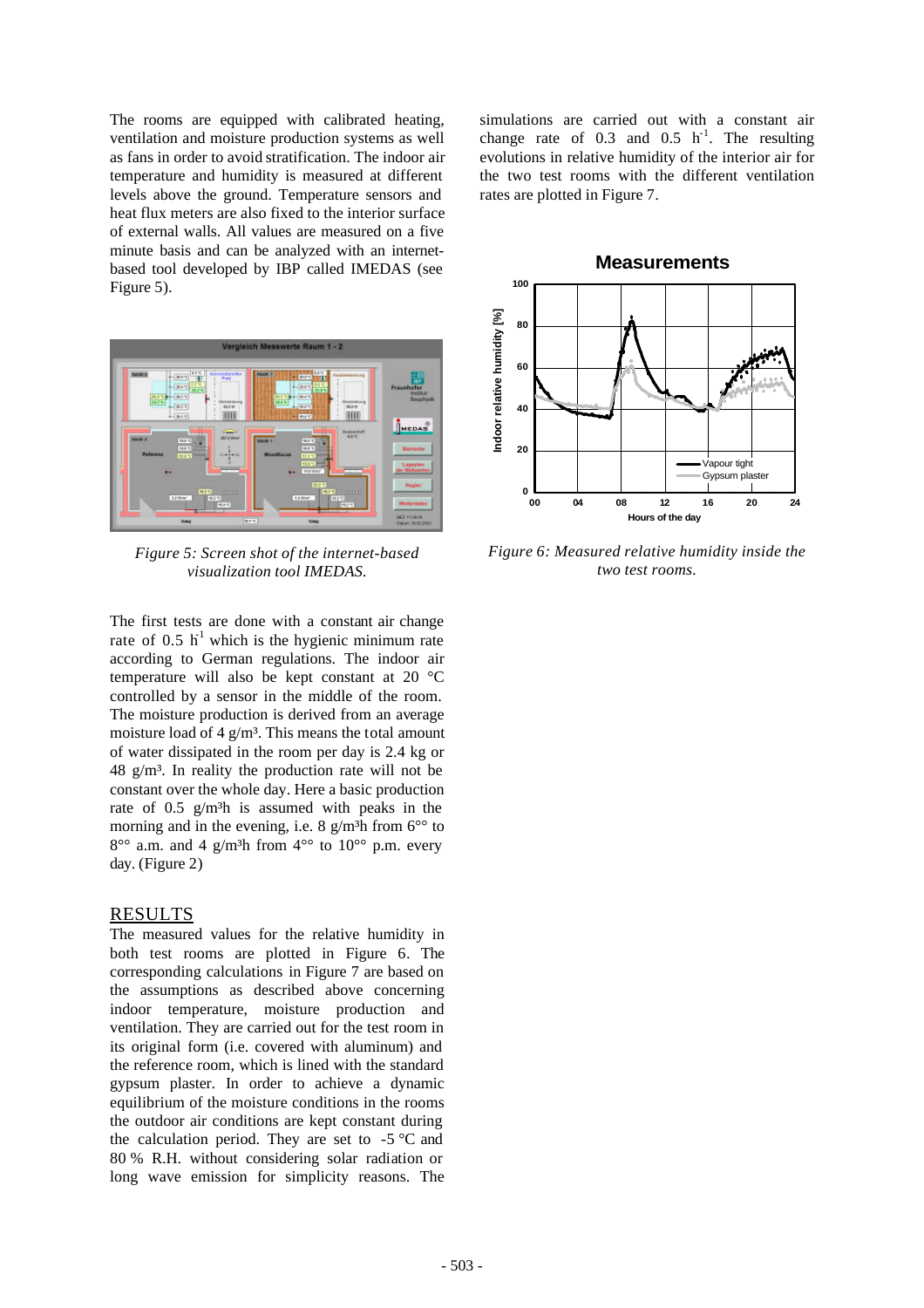

*Figure 7: Resulting relative humidity inside the two test rooms assuming different air change rates (ACH) calculated with WUFI+.*

The direct comparison of the measured and the calculated indoor relative humidity shows a good agreement. One of the reasons why the simulated results are not exactly identical with the measurements is, that for the simulation the exterior temperature is kept constant without considering solar radiation or long wave emission. An additional source of error is that the humidifier work in an on/off mode in order to supply the defined moisture load.

The measurements and the two simulations carried out with different ACH rates show, as expected, a greater fluctuation of the indoor air humidity without the sorption capacity of the interior plaster. For an ACH of  $0.5 h^{-1}$  which is the hygienic minimum rate according to German regulations the peaks during extensive moisture production can be reduced from 70 % to about 50 % RH. The mean RH over the 24-hour period lies in both cases around 40 %, a realistic value for the indoor air conditions in dwellings during wintertime. In the case of  $ACH =$ 0.3, the indoor air humidity without sorption capacity of the envelope exceeds 80%. The buffering effect of the plaster is here even more

pronounced especially during the extended moisture production.

## **CONCLUSIONS**

The hygrothermal behavior of the building envelope has an important effect on the overall performance of a building. Therefore, combined tools for hygrothermal envelope calculations and whole building simulations are being developed in several places. Since there are hardly any experimental investigations suitable for the validation of these new models, the examinations described here will help to fill this gap. The first results show that the indoor air-humidity conditions are strongly influenced by the ventilation rate and surface conditions.

#### REFERENCES

VDI 6020-Part 1: Anforderungen an Rechenverfahren für Gebäude- und Anlagensimulation. May 2001.

Gertis, K., Erhorn, H., Rath, J. et al.: Stimmen Computerberechnungen des wärmetechnischen Verhaltens von Gebäuden mit praktischen Messungen überein? Bauphysik 10 (1988), H. 4, S. 97-104.

Hens, H.: IEA Annex 14 Final Report - Chapter 4: Modelling. IEA (1991).

Holm, A., Sedlbauer, K., Künzel, H. M. et al.: Berechnung des hygrothermischen Verhaltens von Räumen - Einfluss des Lüftungsverhaltens auf die Raumluftfeuchte. in: Häupl, P. und Roloff, J.: Tagungsband des 11. Bauklimatischen Symposiums, Band 2, Eigenverlag der TU Dresden, Dresden (2002), S. 562-575.

Karagiozis, A. und Salonvaara, M.: Hygrothermal system-performance of a whole building. Building and Environment 36 (2001), H. 6, S. 779-787.

Künzel, H.: Die Feuchtigkeitsabsorption von Innenoberflächen und Inneneinreichtungen. Berichte aus der Bauforschung (1965), H. 42, S. 103-116.

Künzel, H.: Heat transmission through the enclosing skin of the building compared with calculated kvalue in relation to the wall design. Zi (Ziegelindustrie International) (1984), H. 2, S. 59- 65.

Künzel, H.: Instationärer Wärme- und Feuchteaustausch an Gebäudeinnenoberflächen. in: